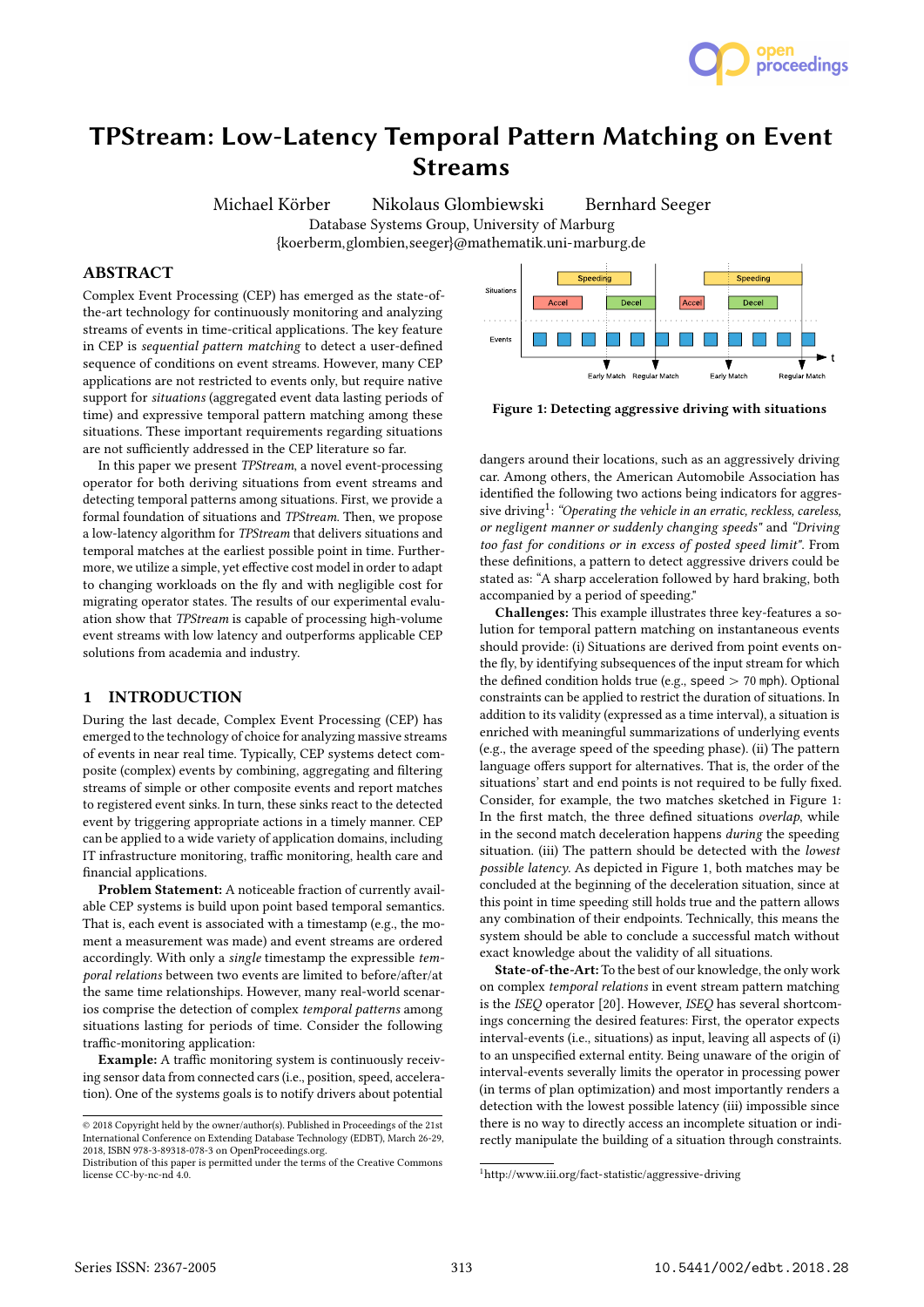Second, a temporal pattern is specified using a conjunction of endpoint relationships (i.e., an ordering on start (ts) and end (te) of intervals). This way, alternatives are expressed by omitting one or more endpoints. For example, the pattern  $A.ts < B.ts <$ A.te  $\leq$  B.te  $\vee$  A.ts  $\leq$  B.ts  $\leq$  B.te  $\leq$  A.te on two situations A and B is expressed as  $A.ts < B.ts < A.te$ . Hence, disjunctions like A.ts  $<$  B.ts  $<$  A.te  $<$  B.te  $\vee$  B.ts  $<$  A.ts  $<$  B.te  $<$  A.te are not expressible in a single query. Instead, they require multiple queries in an approach without any specified optimization component to detect shared processing opportunities. Finally, ISEQ relies on auxiliary index structures and punctuation mechanisms for efficient query execution, complicating the integration into existing systems.

Straw Man's Approach: Besides ISEQ, we identified two approaches to solve the task of temporal pattern matching with point event streams. Thus, we can provide a point of comparison to CEP systems featuring pattern matching via regular expressions or equivalent techniques. The first approach works in two phases: In the first phase, a pattern matcher is deployed for each defined situation, computing its duration (start/end timestamp) and the desired aggregates. Technically, this means matching patterns of the form !S S+ !S with S being derived from the input stream using the situation's condition (e.g., speed  $> 70$  mph). This results in a dedicated stream per defined situation. Each of these streams is ordered according to the end timestamp, which allows to map the temporal pattern to a sequence of situations (reflecting the order of end timestamps, possibly containing alternatives). In the second phase, a dedicated pattern matching operator is used to find all matching sequences, whereby the proper ordering of start timestamps is checked via additional predicates. Even though this approach satisfies requirements (i) and (ii), it fails to produce early results (iii), because, just like in ISEQ, situations are fully derived before they are available for pattern matching.

The second approach uses a single pattern matching operator and expresses the temporal pattern as a single sequence of point events. To express temporal overlaps, the conditions of all involved situations must be connected via a logical AND. For example, Acceleration overlaps Speeding is expressed as A B+ C with the following conditions: A :  $\text{accel} > 8 \text{ m/s}^2$ , C : speed  $>$  70 mph and B : A  $\wedge$  C. Since patterns are expressed on the granularity of events, early results (iii) are achieved, by simply omitting the last portion of the pattern. At the same time summarizations of single situations and the validation of duration constraints (i) are left to a post-processing step, since situations are disassembled to express temporal overlaps.

Solution: We present TPStream, a holistic operator for complex temporal pattern matching on point event streams. Compared to the presented approaches, our contributions are:

- ' TPStream is the first CEP operator to closely couple derivation of situations with pattern matching, enabling match detection at the earliest possible point in time.
- ' We also improve upon existing work on temporal pattern matching (e.g. ISEQ) by allowing arbitrary alternatives and duration constraints in pattern definitions.
- ' We introduce an optimizer component for interval-based pattern matching which continuously adapts its execution strategy to deal with fluctuating data rates and changes in the data distribution of incoming streams.
- TPStream provides native query support for temporal pattern matching, making it easier to formulate and read temporal

patterns in comparison to most existing CEP solutions relying on a straw man's approach.

- ' Unlike ISEQ, the operator and its low latency optimizations can easily be implemented in commonly available point-based systems, because time-intervals are used only internally and results are again point event streams.
- ' In experiments, we show our latency improvements and the performance limits of two existing CEP solutions from academia and industry when handling situations. We present that TP-Stream can outperform these systems by an order of magnitude and that alternatives, which have great impact on the performance of sequential pattern matching, influence TPStream's matching performance only marginally.

The rest of the paper is organized as follows. Section 2 reviews related work, before we introduce TPStream's query language in section 3. In section 4 we model all aspects of TPStream in an algebra. Efficient evaluation strategies, the algorithm for lowlatency matching and our optimization techniques are presented in section 5. We evaluate the performance of TPStream in section 6 and conclude this paper in section 7.

# 2 RELATED WORK

So far, native ways to work with situations in systems capable of CEP have not been sufficiently addressed. Nevertheless, the concept can be related to working with time intervals, aggregating information and performing temporal joins, all of which have seen recent contributions. Since these are broad areas, we will loosely group the most relevant approaches under three headlines: Event Pattern Matching, Context/State in CEP and Spatio-Temporal Database Systems.

Event Pattern Matching: Systems capable of CEP (e.g. [3, 9]) are generally closely associated with a pattern matching operator. [27] features a discussion on the several different semantics of the operator and a recent survey [12] covers several implementations, that employ different techniques such as NFAs or Graphs, each featuring their own unique optimization techniques. Regardless of specific details, most approaches focus on data referring to points in time and thus lack native capabilities to query complex relations between time intervals as stated in [2] - a crucial aspect for dealing with long-lasting situations. Cayuga [8], ZStream [22] and Microsoft StreamInsight [1] are well-known approaches that associate time intervals with data, showcasing the interest in working with interval-based events. ZStream in particular shares similarities with our join-based, adaptive processing approach for pattern matching. However, each of the respective pattern languages is based around a strictly sequential relation (interval i ends before interval j begins) and/or explicitly order-independent relations (conjunction, disjunction). Not only does this limit their respective algorithmic support for complex temporal relations, but, just like point-based systems, formulating derivation queries naturally leads to the straw man's approach mentioned above using Kleene Operators (or FOLDS in [8]). As we will show in our experiments, this approach results in significant performance deficiencies.

Context/State in CEP: There has been recent work on introducing contexts into a CEP environment. CAESAR [23] associates queries to long-lasting context windows, detects them from incoming events as soon as they start and suspends queries of inactive contexts. Similarly, contexts in [11] are used to group up event types to process them together. While contexts and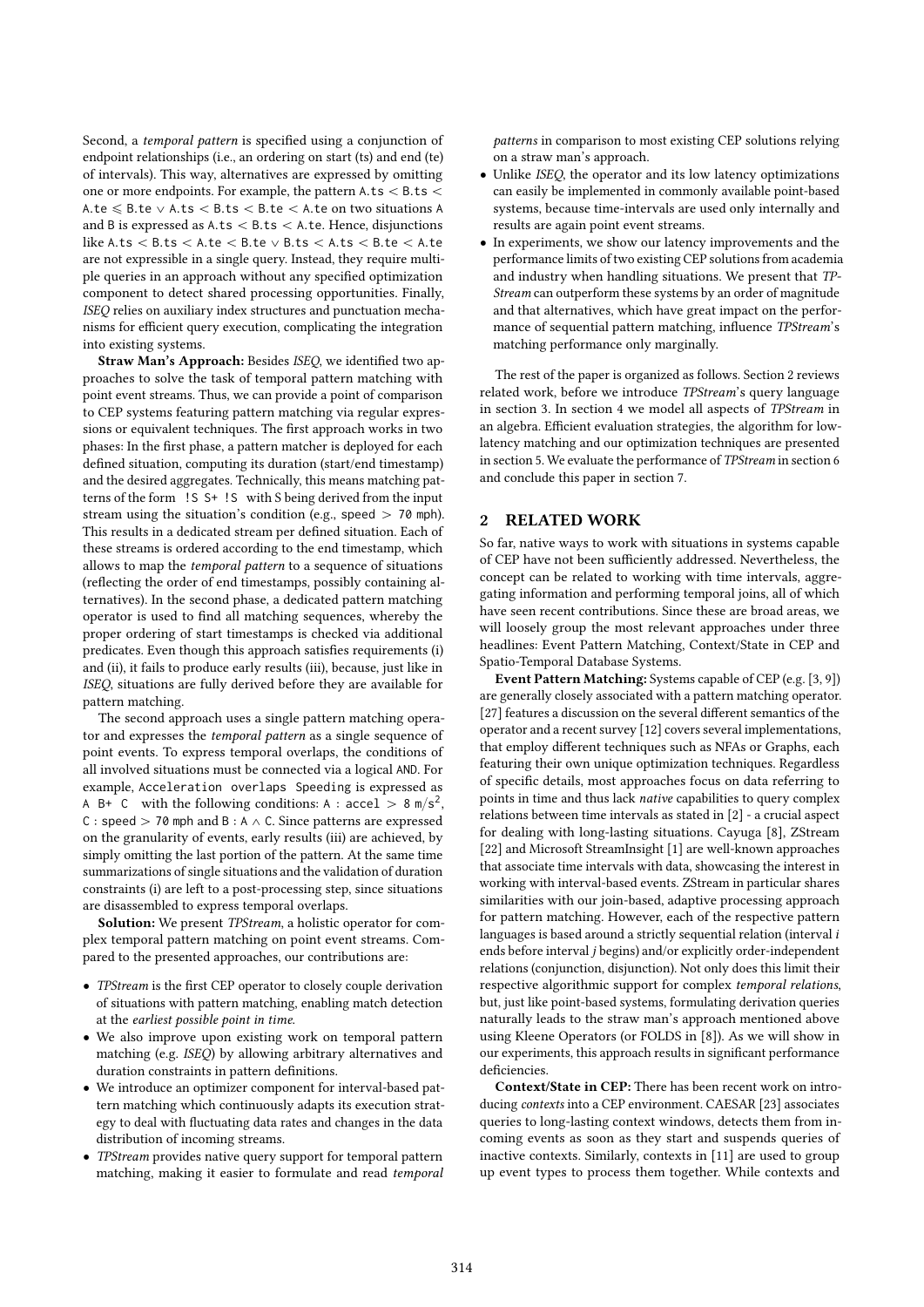| Relation (R) | Equivalent (R)           | Visualization | Definition $(\delta_{R})$       |
|--------------|--------------------------|---------------|---------------------------------|
| A before B   | <b>B</b> after A         |               | A.ts < A(te < B.ts < B(te       |
| A starts B   | <b>B</b> started-by A    |               | $A.ts = B.ts < A.test < B.test$ |
| A meets B    | <b>B</b> met-by A        |               | $A.ts < A(te = B.ts < B(te$     |
| A overlaps B | <b>B</b> overlapped-by A |               | A.ts < B.ts < A.test < B.te     |
| A during B   | <b>B</b> contains A      |               | B.ts < A.ts < A.test < B.te     |
| A finishes B | <b>B</b> finished-by A   |               | $A.ts < B.ts < A.test = B.te$   |
| A equals B   |                          |               | $A.ts = B.ts < A.test = B.test$ |

Table 1: Allen's Interval Algebra

situations are related concepts, the key difference is that contexts are purposefully decoupled from events. Therefore, it is not possible to query the relation of different contexts to each other. In contrast, TPStream focuses on efficient, adaptive and low-latency implementations of those temporal relations. Likewise, work on states [18] and on aggregating windows [14, 17] focuses on derivation, but lacks interval relations [2] or pattern matching.

Spatio-Temporal Database Systems: The spatial databases community studied the problem of spatio-temporal pattern queries (STPQ) in trajectory databases [10]. In general, these approaches cannot be directly applied to an event processing environment, because they are built on top of a persistent trajectory database model, where movement histories are already stored and indexed in the database. However, the design of [25] in particular served as a foundation for our proposed TPStream operator as TPStream adapts similar concepts of temporal predicates and constraints. Furthermore, our evaluation method is related to temporal joins (see [13] for an excellent survey), but as most of the work is not based in stream processing, unique and important issues such as continuously arriving data, continuous query optimization and early result detection are overlooked. In comparison to join algorithms on streams [6, 15] as well as adaptive approaches [5], TPStream combines both the derivation of situations and the detection of patterns. Thus, the operator can offer new techniques for early result detection unique to CEP-style pattern matching.

# 3 QUERY LANGUAGE

In order to express temporal relations between situations, we adopt Allen's Interval Algebra [2] depicted in Table 1 for two generic intervals A and B. Each interval has a starting point (ts) and an ending point (te), resulting in a total of four points. te is the first point in time when the interval is not valid, i.e. the interval is *half-open*. The *relation*  $(R)$  between A and B is represented through the relation between these four points as given by the *definition* ( $\delta_R$ ). As an example depicted in Table 1 A before B means the interval A ends before the interval B begins. Similarly, A during B means A happens during B, because <sup>A</sup>.ts and <sup>A</sup>.te are between both points of <sup>B</sup>. We introduce the TPStream query language by formulating and explaining the query to detect aggressively driving cars from the introductory example in Listing 1.

The operator works on streams containing data referring to points in time. In the case of aggressive drivers, we work on a singular stream CS, providing sensor data from cars, which is specified as an input (FROM). This stream is partitioned by the car\_id to evaluate each driver individually (PARTITION BY). The important aspect of deriving situations from the stream is handled in the DEFINE clause: The acceleration situation is represented with the symbol A, the condition CS.accel  $> 8 \text{ m/s}^2$  and the

```
FROM CarSensors CS PARTITION BY CS . car_id
DEFINE A AS CS . accel > 8 m / s2
at least 5s ,
        B AS CS. speed > 70 mph between 4s AND 30s,
        C AS CS.accel < -9m/s^2 at least 3s
PATTERN A meets B ; A overlaps B ; A starts B ; A during B
    AND C during B ; B finishes C ; B overlaps C ; B meets C
    AND A before C
WITHIN 5 MINUTES
RETURN first(B.car_id) AS id,
        avg ( B . speed ) AS avg_speed ;
            Listing 1: Agressive drivers query
```
(optional) duration constraint AT LEAST 5s, while speeding and deceleration are defined by B and C respectively. The derived situations are analyzed with a PATTERN. For aggressive drivers, an acceleration (A) may meet, overlap, start or occur during a phase of speeding (B). These are alternatives in the pattern definition, separated with semicolons in the query language. The same applies for deceleration (C) and speeding (B). The pattern is fulfilled if at least one of each alternatives is true. We apply a window condition on the evaluation period (WITHIN), specifying that the pattern should only be searched within situations derived in the past 5 minutes. Finally, in case of a match, we RETURN aggregated results from each situation, in this case the car\_id and the average speed.

#### 3.1 Expressiveness

Most common CEP systems define patterns based on symbols connected via regular expressions. Specific extensions, like aggregations, put the expressiveness of those languages between regular and context-free grammars [27]. However, only ISEQ provides a native way to process patterns based on temporal relations. This deficit is also reflected in the respective languages.

By design, TPStream can express all temporal relations (and unlike ISEQ alternatives among them) in a single query. In contrast, a single pattern matching query in CEP systems is designed to detect a sequence, i.e., a before relation. Nevertheless, as shown by both straw man's approaches in our introduction, in a system supporting Kleene-closure it is possible to express other temporal relations through either multiple queries (decoupling derivation and detection) or a single query (without aggregation capabilities and the validation of duration constraints). Thus, our language does not express more than the full language of other systems.

Instead, we focus on enabling the user to express complex temporal patterns in a single, readable and maintainable query via the widely-known interval algebra (Table 1). For this purpose, we made two notable design choices that differ from some sequence-based approaches. First, some languages [27] allow to skip events while matching. In contrast, we derive the longest possible contiguous sequence of events, because this aligns well with the idea of long lasting situations and avoids ambiguity whether a situations is still ongoing during other events. Second, some languages [9] allow symbols to access aggregates of other symbols. Due to ambiguity in the expected results when dealing with situations, we do not allow this. For example, consider modifying the definition for symbol B in Listing 1 to B AS CS.speed > max(A.speed). Then, for A overlaps B it is unclear whether max(A.speed) is accessed when A finishes, when B starts or is continuously monitored for each B. For a precise presentation of our approach, we chose those two concessions and will work on mitigating them in the future.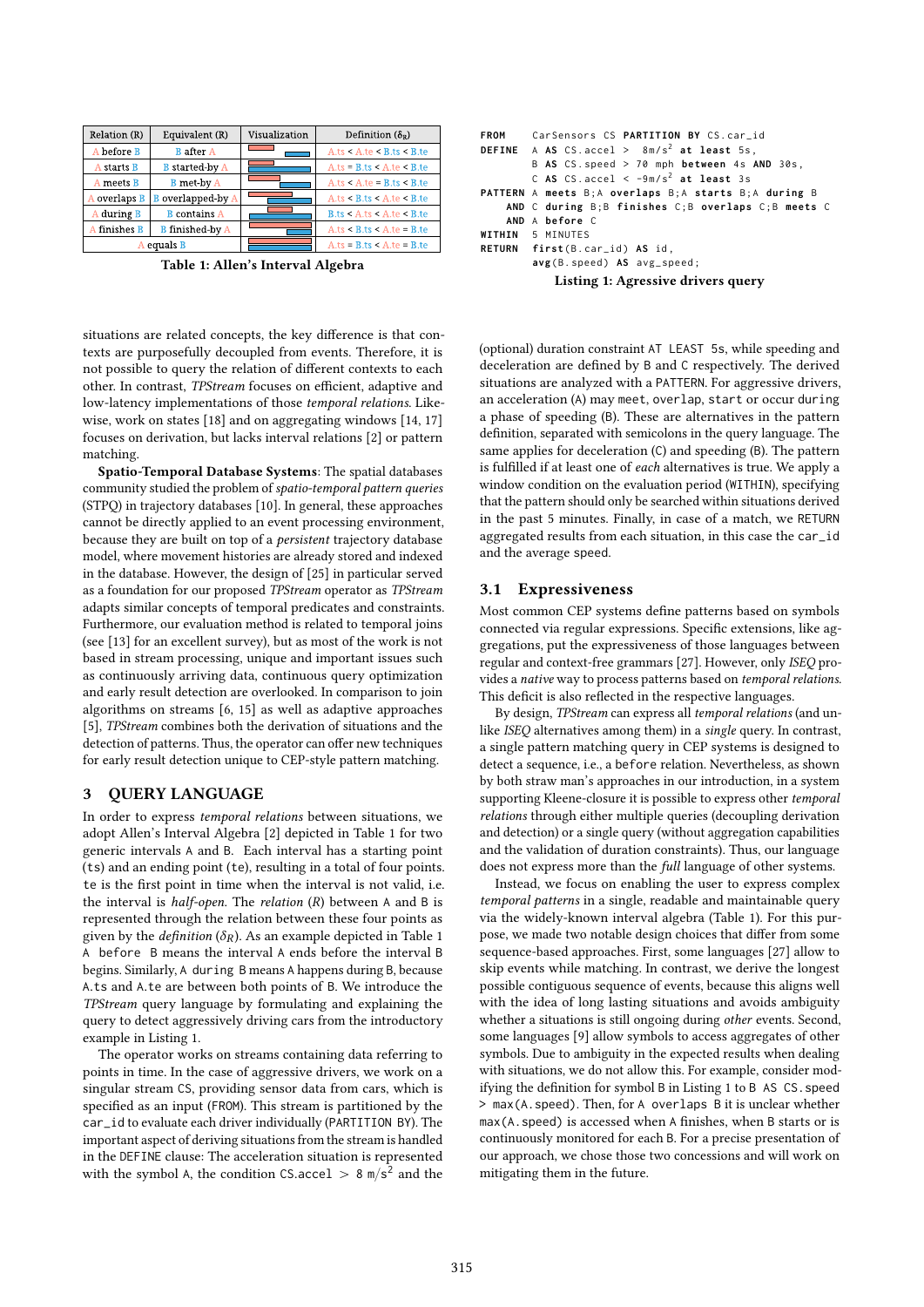We would also like to sketch that, apart from those concessions, it is possible to express a purely sequence-based pattern with TPStream: A sequence can be expressed with a before relation and the implicit ongoing nature of situations can be eliminated with a duration constraint. Nevertheless, the basis for our implementation [19] features a standard sequence-based pattern matching operator that is optimized and thus preferable for this purpose. Similarly, our implementation can be easily integrated into other systems, because TPStream consumes and produces point-based event streams. In conclusion, this means that we do not change the expressiveness of other approaches, but by extending a query language with Allen's Interval Algebra, our benefits can be almost universally adopted.

## 4 ALGEBRA

The goal in designing TPStream is to develop an operator capable of continuously deriving situations from a stream of events and relate those situations to each other. To achieve this, we need to be able to express both the derivation and relation. For this purpose, we will formally model those aspects (streams, data, deriving situations and temporal pattern matching) in an algebra.

#### 4.1 Stream Model

**Definition 1** (Data Stream). A data stream  $D$  is a potentially unbounded sequence of data items  $\langle d_1, d_2, \ldots \rangle$  totally ordered by a relation  $\leq_D$ .  $d_i \in D$  refers to the i-th data item in the stream according to that order and all data items are from the same domain  $\mathcal{D}.\langle\rangle$  refers to an empty data stream.

In order to refer to multiple data streams, we will utilize the notation  $D^1, D^2, D^3, \ldots$  with  $D^i = \langle d_1^i, d_2^i, \ldots \rangle$ , i.e. a superscript<br>labels separate streams, while a subscript refers to the order  $\binom{n_1, n_2, \ldots, n_{\text{max}}}{n_1, n_2, \ldots, n_{\text{max}}}$  and  $\binom{n_1, n_2, \ldots, n_{\text{max}}}{n_1, n_2, \ldots, n_{\text{max}}}$ within a stream. For the sake of simplicity and legibility, we will generally assume that each item in a data stream is unique and refer to previous work on the matter of handling potentially equal elements [8].  $\langle \rangle$  is mainly used to specify the case of no output in upcoming definitions.

Definition 2 (Continuous Subsequence). Based on a data stream  $D, D_{[i,j]} = \langle d_i, \ldots, d_j \rangle$  with  $i < j$  refers to a continuous subsequence containing every data item as it pertains to  $\leq D$ quence containing every data item as it pertains to  $\lt_D$ .

**Definition 3** (Union). The union  $\oplus$  of two data streams  $D^1$  and  $D^2$  both totally ordered with  $\leq_D$  results in a data stream  $D'$  with the same order  $\leq_D$ : <sup>2</sup> both totally ordered with  $\lt_D$  results in a data stream D' with

$$
\forall (D^1, D^2) := D' = \langle d'_1, d'_2, \ldots \rangle
$$

such that D' contains each element from both  $D^1$  and  $D^2$ . Anal-<br>contains the set theory the union of *n* data streams  $D^1$   $D^n$  is ogous to set theory, the union of *n* data streams  $D^1$ <br>abbreviated with the notation  $|A|^n = D^i$  $\ldots D^n$  is ogous to set theory, the union of *n* da<br>abbreviated with the notation  $\biguplus_{i=1}^{n} D^i$ .

## 4.2 Data Model

Our operator involves two kinds of data which we need to define: events and situations. In general, events refer to a notification that something happened instantaneously at exactly one point in time while situations span multiple points in time and contain aggregated information for that time period.

**Definition 4** (Event). An event *e* is a pair  $(p, t)$  consisting of a payload  $p$  and an event timestamp  $t$ .  $p$  is from some domain  $D$ and t is from a discrete and totally ordered time domain  $\mathcal T$ . The validity of  $p$  is the instant  $t$ .

**Definition 5** (Situation). A situation s is a triple  $(p, ts, te)$  consisting of a payload  $p$  and two timestamps: ts (start timestamp) and te (end timestamp).  $p$  is from some domain  $D$ . ts and te are from a discrete and totally ordered time domain  $T$  with  $ts < te$ . The half-open time interval [ts, te) specifies the validity of  $p$ .

Event streams are ordered by the event timestamp and will be represented with E. Situation streams are ordered by the end timestamp of situations and will be represented with S. We focus our efforts on presenting algorithms for streams with data arriving in-order and leave the adjustment to out-of-order data by adapting previous research on out-of-order pattern matching [7, 21] for future work.

#### 4.3 Derivation

Situations are derived from event streams through aggregation and predicate evaluation. We will first formally define aggregation on continuous event subsequences before deliberating on predicates and how to derive situation streams.

Definition 6 (Aggregated Event Subsequence). An aggregate  $\gamma_{agg}$  is applied to an event stream subsequence  $E_{[i,j]}$  by applying the aggregate  $a\bar{q}q$  to the events in the subsequence:

$$
\gamma_{agg}(E_{[i,j]}):=(agg(e_i,\ldots,e_j),e_i.ts,e_{j+1}.ts)
$$

When obvious from context, we abbreviate  $\gamma_{agg}$  with *γ*.

The result in Definition 6 technically already is a situation. However, for the derivation process as a whole, we want to discover situations for which a set of circumstances hold true. In order to provide an unambiguous process to identify these situations we are looking for the longest possible sequences for which these circumstances apply.

Definition 7 (Derived Situation). Situations are derived with a function  $\hat{\text{derive}}_{\phi,\tau,\gamma}$  which aggregates information of a continuous event subsequence  $E_{[i,j]}$  by applying  $\gamma$  iff the events in  $E_{[i,j]}$  are the longest possible sequence of events to fulfill a<br>given predicate  $\phi$  and the covered timespan is within the given given predicate  $\phi$  and the covered timespan is within the given duration constraint  $\tau := [d_{min}, d_{max}]$ :

$$
derive_{\phi,Y,\tau}(E_{[i,j]}) = \begin{cases} \forall l \in [i,j] : \phi(e_l) \land \\ \gamma(E_{[i,j]}) & \text{if} \quad !\phi(e_{i-1}) \land !\phi(e_{j+1}) \land \\ (\phi(e_{j+1}.ts - e_i.ts) \in \tau \\ \Diamond \qquad \text{otherwise} \end{cases}
$$

Example. Assume the query in Listing 1 derives a speeding situation for a car with the time interval  $[2, 10)$ . This means CS.speed  $\leq 70$  mph at  $t = 1$  and  $t = 10$  and in between those timestamps CS.speed > 70 mph. From an algebraic standpoint, assuming knowledge about the whole event stream, this aligns well with a natural interpretation: There are not multiple situations (e.g.  $[2, 3), [2, 4), \ldots$ ) but rather one continuous speeding phase which fulfills the duration constraint  $(d_{min} = 4s$  and  $d_{max}$  = 30s). For that reason and because it results in unique situations, we choose to derive the longest possible subsequence in Definition 7.

**Definition 8** (Derived Situation Stream). The deriveStream<sub> $\phi$ ,  $\gamma$ ,  $\tau$ </sub> function derives a stream of situations from a given event stream E by applying the function  $derive_{\phi, \gamma, \tau}$  to all possible subsequences and unifying the results: quences and unifying the results:

$$
deriveStream_{\phi, \gamma, \tau}(E) = \biguplus_{j}^{j} derive_{\phi, \gamma, \tau}(E_{[i,j]})
$$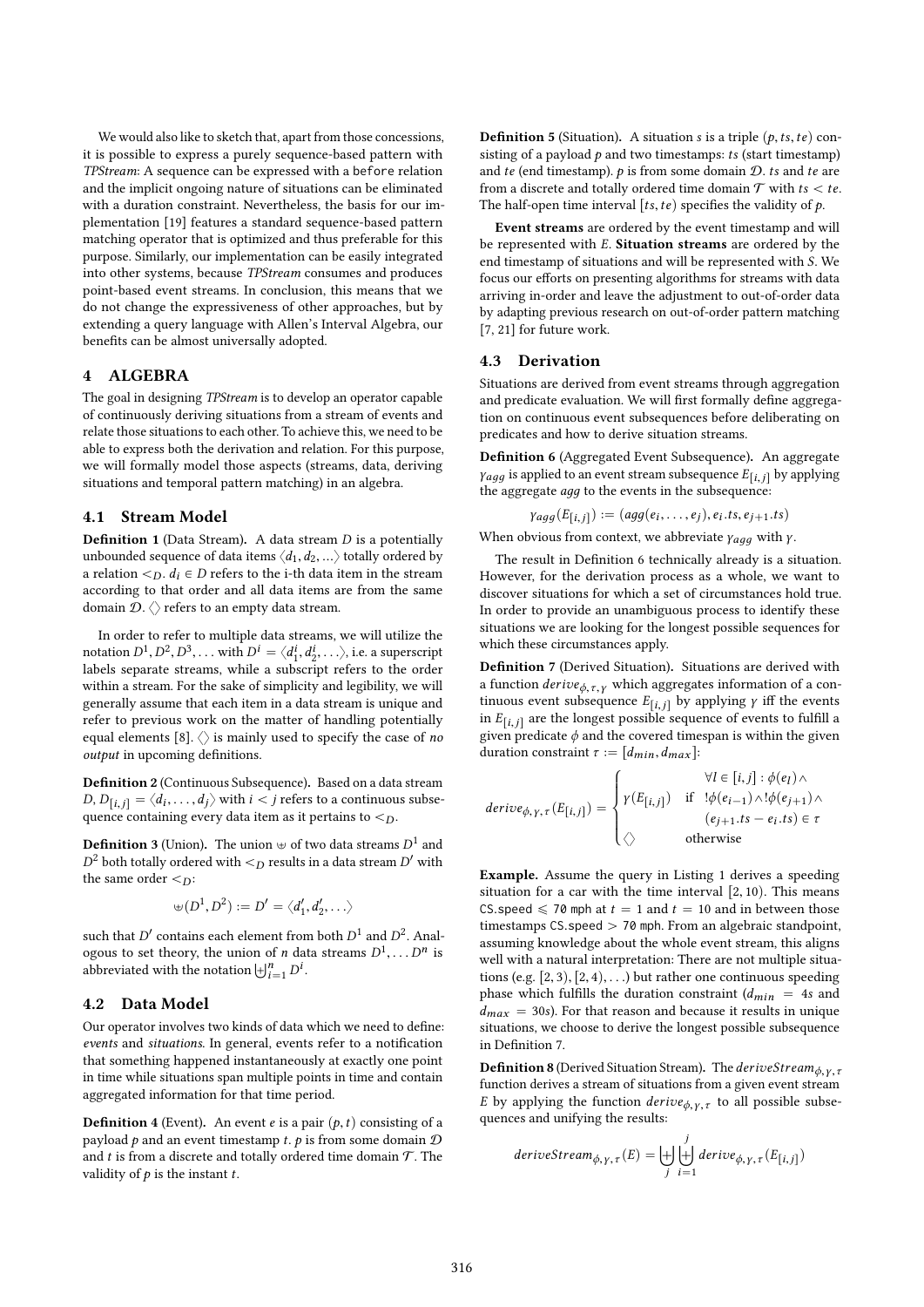Note that, due to assumption that each event in an event stream has a unique timestamp and the fact that  $derive_{\phi, V, \tau}$ derives the longest situations possible, it is easy to show that  $deriveStream_{\phi,\gamma,\tau}$  produces a stream of situations with disjoint time intervals. This implies, that the order of situations using start timestamps is the same as the order using end timestamps, resulting in a beneficial pattern for query processing [16]. Due to space limitations, we omit a formal proof here.

#### 4.4 Pattern Matching

TPStream matches multiple situation streams to a temporal pattern and produces a result event stream according to the given definitions. A temporal pattern is composed of temporal constraints between situation streams, which in turn comprise multiple temporal relations between exactly two streams. In this section, we present formal definitions of these terms, the output of a successful match and ultimately the TPStream operator.

Definition 9 (Temporal Relation). Given two situation streams  $S^A$ ,  $S^B$ , a temporal relation  $R^{A,B}$ , defines a valid relationship be-<br>tween two situations  $s^A \in S^A$  and  $s^B \in S^B$  according to Allen's tween two situations  $s^A \in S^A$  and  $s^B \in S^B$  according to Allen's<br>Interval Algebra (cf. Table 1), c<sup>4</sup> and c<sup>B</sup> fulfill  $P^{A,B}$  iff they satisfy Interval Algebra (cf. Table 1).  $s^A$  and  $s^B$  fulfill  $R^{A, B}$ , iff they satisfy<br>the corresponding algebraic definition  $(\delta_0)$ the corresponding algebraic definition ( $\delta_R$ ).

Definition 10 (Temporal Constraint). A temporal constraint  $C^{A,B}$  between two situation streams  $S^A$ ,  $S^B$  is a set of temporal<br>relations  $(D^{A,B} - D^{A,B})$ . Two situations  $A \subseteq S^A$  and  $S^B \subseteq S^B$ relations  $\{R_1^{A,B},...,R_m^{A,B}\}$ . Two situations  $s^A \in S^A$  and  $s^B \in S^B$ <br>f. 1611  $C^A B$  iff that at local fulfill are of the temperal relations fulfill  $C^{A, B}$ , iff they at least fulfill one of the *temporal relations*.

In other words, temporal constraints allow to specify multiple valid relations between two situation streams, providing the desired flexibility in expressing alternatives.

Definition 11 (Temporal Pattern). For any number of situation streams  $(S^1, ..., S^m)$ , a temporal pattern  $(P)$  is a set of temporal<br>constraints  $(C^i, j \mid 1 \le i \le m)$ . A temporal pattern is matched constraints  $\{C^{i,j}|1 \le i < j \le m\}$ . A temporal pattern is matched<br>by a temporal configuration  $\bar{s} = (s^1 \in S^1 \text{ s}^m \in S^m)$  iff  $\bar{s}$ by a temporal configuration  $\bar{s} = (s^1 \in S^1)$ <br>satisfies every temporal constraint:  $,..., s^m \in S^m$ ), iff s satisfies every temporal constraint:

$$
match\varphi(\bar{s}) :\Leftrightarrow \forall C^{l,j} \in \mathcal{P} : \exists R^{l,j} \in C^{l,j} : \delta_{R^{i,j}}(s^l, s^j)
$$

**Example.** Consider the example query of Listing 1 and let  $s^A$  be a procedure that it is a small set of the second an acceleration situation as defined by A and  $s^B$ ,  $s^C$  be a speed-<br>ing (B) and deceleration (C) situation respectively. The PATTEPN an acceleration situation as defined by A and s , s be a speed-<br>ing (B) and deceleration (C) situation respectively. The PATTERN describes how pairs of situations in  $\overline{s} = (s^A, s^B, s^C)$  can relate to each other via temporal constraints: For  $s^A$  and  $s^B$  the temporal describes now pairs of situations in  $s = (s^2, s^2, s^2)$  can relate to<br>each other via *temporal constraints*: For  $s^A$  and  $s^B$  the *temporal*<br>relation can be either  $\land$  meets. B.  $\land$  overlaps. B.  $\land$  starts. B. or relation can be either A meets B, A overlaps B, A starts B or A during B. It does not matter if acceleration overlaps speeding or if speeding contains acceleration. Both cases may lead to the result of detecting aggressive drivers. The temporal pattern on the other hand is a conjunction of temporal constraints: In order to match the pattern, each temporal constraint must be fulfilled.

Definition 12 (Pattern Matching Output). A temporal pattern matching operator  $PM_{w, \hat{y}}$  matches a temporal configuration  $\bar{s} =$  $(s^1, s^2, \ldots, s^m)$  to a temporal pattern P. It aggregates the informa-<br>tion of  $\overline{s}$  with some suitable aggregate  $\hat{y}$  and checks the window  $\lim_{\delta \to 0} \frac{\delta}{\delta}$  with some suitable aggregate  $\hat{\gamma}$  and checks the window<br>condition (of WTHIN clause). condition (cf. WITHIN clause):

$$
window(\overline{s}, w) = w \leq \max_{s \in \overline{s}} (s.te) - \min_{s \in \overline{s}} (s.ts)
$$



Figure 2: TPStream Architecture

The operator produces an output, if the *temporal configuration* matches the pattern during the specified window, i.e.: \$

$$
PM_{w,\hat{Y}}(\overline{s},\mathcal{P}) := \begin{cases} (\hat{Y}(\overline{s}), \max_{s \in \overline{s}}(s,te)) & \text{if } \frac{match_{\mathcal{P}}(\overline{s}) \wedge \text{window}(\overline{s},w)}{\text{window}(\overline{s},w)} \\ \wedge & \text{otherwise} \end{cases}
$$

Similarly to how we extended derived situations to derived situation streams (Definition 7 to 8), we can extend Definition 12 to situation streams:

**Definition 13** (TPStream). TPStream<sub>w,  $\hat{y}$  matches multiple sit-</sub> uation streams  $S^1, \ldots, S^m$  to a *temporal pattern*  $\mathcal P$  by applying the corresponding pattern matching operator  $\mathcal PM$  , a to the cross the corresponding pattern matching operator  $PM_{w, \hat{y}}$  to the cross<br>product of the situation streams and unifying the results: product of the situation streams and unifying the results: ě

$$
TPStream_{w,\hat{Y}}(S^1,\ldots,S^m,\mathcal{P}) := \biguplus_{\overline{S} \in \times_{i=1}^m S^i} PM_{w,\hat{Y}}(\overline{S},\mathcal{P})
$$

Note that *TPStream<sub>w,*  $\hat{y}$  results in an event stream and can thus  $\hat{y}$  in the common CEP processing pinelines</sub> easily be integrated into common CEP processing pipelines.

# 5 ALGORITHMS & IMPLEMENTATION

In this section, we present our algorithms and implementation details for detecting temporal patterns among streams of point events. Following the definitions from the previous section, the general architecture consists of two main components, as depicted in Figure 2. The deriver-component consumes events from the input stream and derives the defined situation streams. Then, those streams are passed to the matcher-component, which performs the actual pattern matching. In the following two subsections we will explain both components in detail. For the sake of simplicity we defer low latency detection to section 5.3 and initially wait for the end timestamp of derived situations before invoking the matcher. The last part of this section describes how TPStream computes efficient execution plans and dynamically adapts to changing workloads.

## 5.1 Deriving Situations

Definition 8 introduced derived situation streams, using knowledge about the whole input-stream. To compute situation streams incrementally as new events arrive the *deriver-component* manages a buffer for ongoing situations  $(B)$  and the situation stream definitions (D). Algorithm 1 shows how they are used to derive situations on-the-fly. For each defined situation, 3 cases are checked: If there is no started situation on the buffer, but the predicate holds true, a new situation is started. Therefore, we compute initial values for all defined aggregates (e.g., <sup>p</sup>.speed for an  $max(speed)$  aggregate). Those values are bundled with the event's timestamp and stored on the buffer (Lines 4,5). The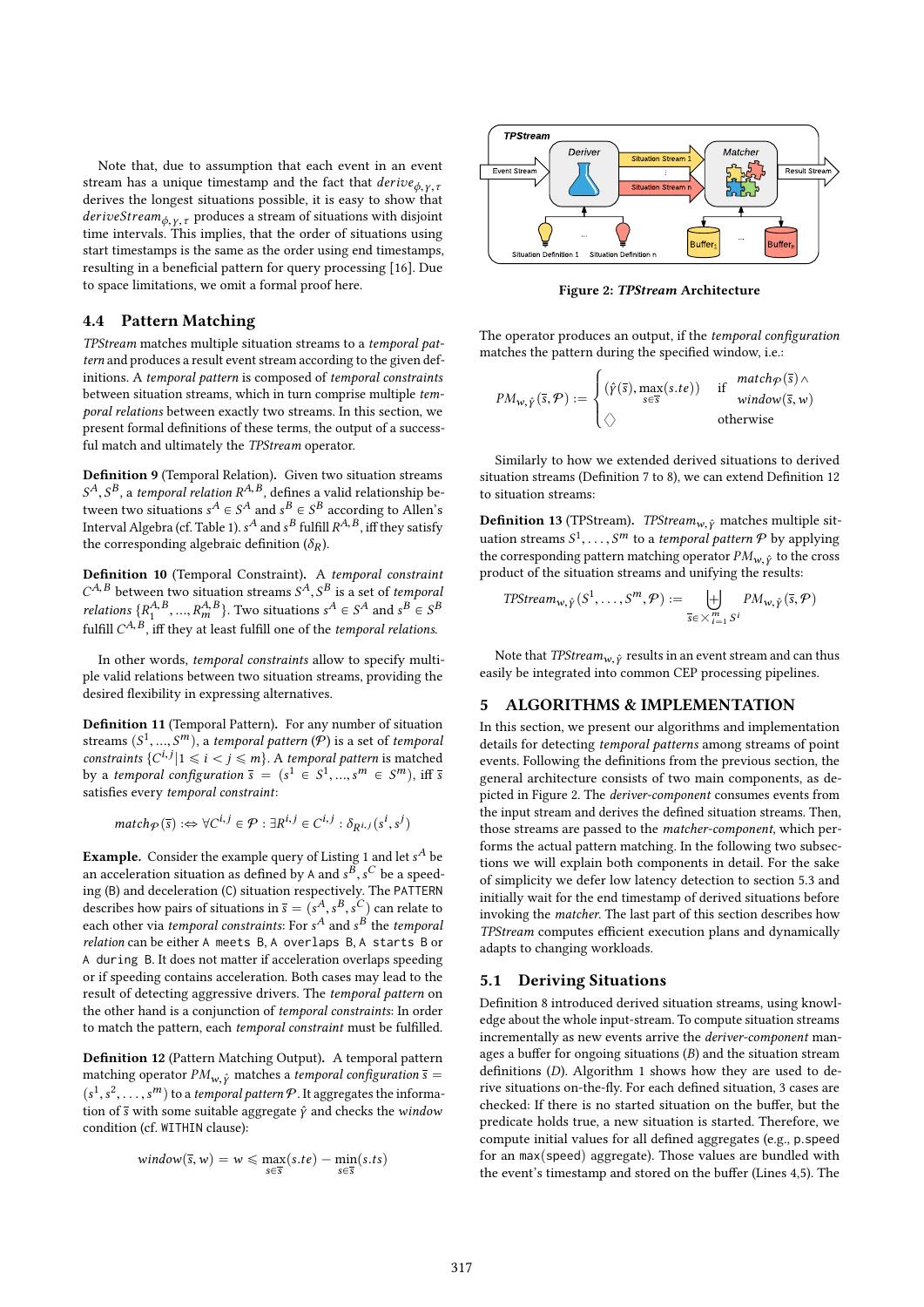Algorithm 1: DeriveSituations

**Input:**  $(p, t)$ : event **Data:**  $B := [(p', ts)_i]$ : active situation buffer,<br> $D := [(p', ts)_i]$ : situation definitions  $D := [(\phi, \gamma, \tau)_i]$ : situation definitions  $1 R \leftarrow \emptyset;$ 2 foreach  $i \in |D|$  do<br>3  $\phi(x, \tau) \leftarrow D[i]$ 3  $(\phi, \gamma, \tau) \leftarrow D[i];$ <br>4 **if**  $B[i] = \emptyset \wedge d$ 4 if  $B[i] = \varnothing \wedge \phi(p)$  then<br>5  $\qquad$   $B[i] \leftarrow (initAaa(p, v)).$ 5  $\left[\begin{array}{c}B[i] \leftarrow (initAgg(p, \gamma), t);\\B[\text{else if }\phi(p) \text{ then}\end{array}\right]$ 6 else if  $\phi(p)$  then<br>7 undate  $\phi(p)$ . <sup>7</sup>  $\left[\begin{array}{c} \text{updateAgg}(p, B[i], \gamma); \end{array}\right]$ <br>**8 else if**  $B[i] \neq \emptyset$  **then** 8 else if  $B[i] \neq \emptyset$  then<br>9 if  $(t - B[i].ts) \in \tau$ 9 if  $(t - B[i].ts) \in \tau$  then<br>then  $B \leftarrow B \cup \{(B[i], b' | B[i]]\}$ 10  $\Big|\Big| \Big| R \leftarrow R \cup \{ (B[i], p', B[i].ts, t) \};$ 11 |  $B[i] \leftarrow \emptyset;$ 12 if  $R \neq \emptyset$  then<br>13 | updateMatcl updateMatcher $(R, t)$ ;

Algorithm 2: UpdateMatcher

**Input:**  $S$ : set of finished situations,  $t$ : the current time 1 purgeBuffers $(t)$ ; 2 foreach  $s \in S$  do addToBuffer(s); performMatch $({s}, 0)$ ;

temporal validity of a started situation is prolonged, if the current

event fulfills the predicate. In this case, the buffered aggregates are updated using the event's payload  $(p)$  (Lines 6,7). Finally, a situation is finished on the first event not satisfying the defined predicate. In this case, the situation's end timestamp is fixed to the current time, it is added to the result-set  $R$  (provided it satisfies the duration constraint  $\tau$ ) and the corresponding buffer slot is cleared (Lines 8-11). After updating the state of each situation stream, the result-set is passed to the matcher-component (Lines 12,13).

## 5.2 Matching the Pattern

The matcher implements an incremental version of Definition 13 (*TPStream<sub>w,*  $\hat{y}$ ). In other words, it detects matches on-the-fly as new situations are handed over from the *deriver-component* The</sub> new situations are handed over from the deriver-component. The general idea is to employ a buffer for each situation stream and perform the pattern detection via a multi-way join between those buffers, using the temporal constraints as join-conditions. Recap that all situations within a stream are disjoint and thus imply the same order on both the start and end timestamps (Definition 8). We will use this fact to ensure efficient execution of the matcher component.

Each time the deriver distills new situations, Algorithm 2 is invoked: At first, expired situations are purged from the buffers (Line 1). That is, removing all situations  $s$  with  $s$ .ts  $<$  t-window. Because of the mentioned ordering, this effectively means, finding the first situation  $s'$  with  $s'.ts \geq t - w$  indow and discarding all<br>previous events. The buffers are implemented via array-backed previous events. The buffers are implemented via array-backed ring buffers, which efficiently support these operations.

After purging outdated situations, each new situation is first added to its corresponding buffer, before the actual matching

algorithm (Algorithm 3) is invoked (Lines 2-4). We force the new situation to be part of any successful match, by passing it as a parameter. This ensures the desired incremental creation of results, because we pass a new, not yet considered situation on every invocation.

The matching algorithm relies on a so called evaluation order, which we describe briefly upfront. An evaluation order determines the order in which situation buffers are joined and provides the required information for each processing step (a reference to the situation buffer and the set of temporal constraints to be fulfilled). Using this information and a partial temporal configuration (working-set), Algorithm 3 matches the temporal pattern as follows: In each step, the corresponding situation buffer is searched for situations satisfying all applicable temporal constraints (Line 8). Applicable means, that the counterpart of the constraint is already present in the working-set. Then, all returned situations are successively added to the working-set and for each of the new partial temporal configurations, the algorithm proceeds to the next step (Lines 9-11). Lines 5 and 6 intercept the evaluation, if the working-set already contains a situation for the current step, which accounts for situations passed as a parameter from Algorithm 2. In this case, the corresponding buffer is ignored and the step's temporal constraints are checked directly. Finally, a match is detected if the working-set contains a situation from every buffer (Lines 1-3). The publishResult function consumes this working-set, assembles the result and pushes it into the output stream.

Obviously, the evaluation performance of Algorithm 3 mainly depends on the efficiency of the findMatches function. A naïve approach would be, to scan the entire buffer and check the temporal constraints for each situation separately. With  $R_i$  denoting the i-th intermediate result,  $B_i$  the buffer traversed in step i and  $|R_1| = |B_1|$ , the costs (C) of *performMatch* following this approach can be estimated with:

$$
C = |R_n| + \sum_{i=1}^{n-1} |R_i| \cdot |B_{i+1}| \tag{1}
$$

To speed up the computation, we again use the order of situation streams: Because the order is reflected on the buffers, we are able to find all matching situations using binary searches.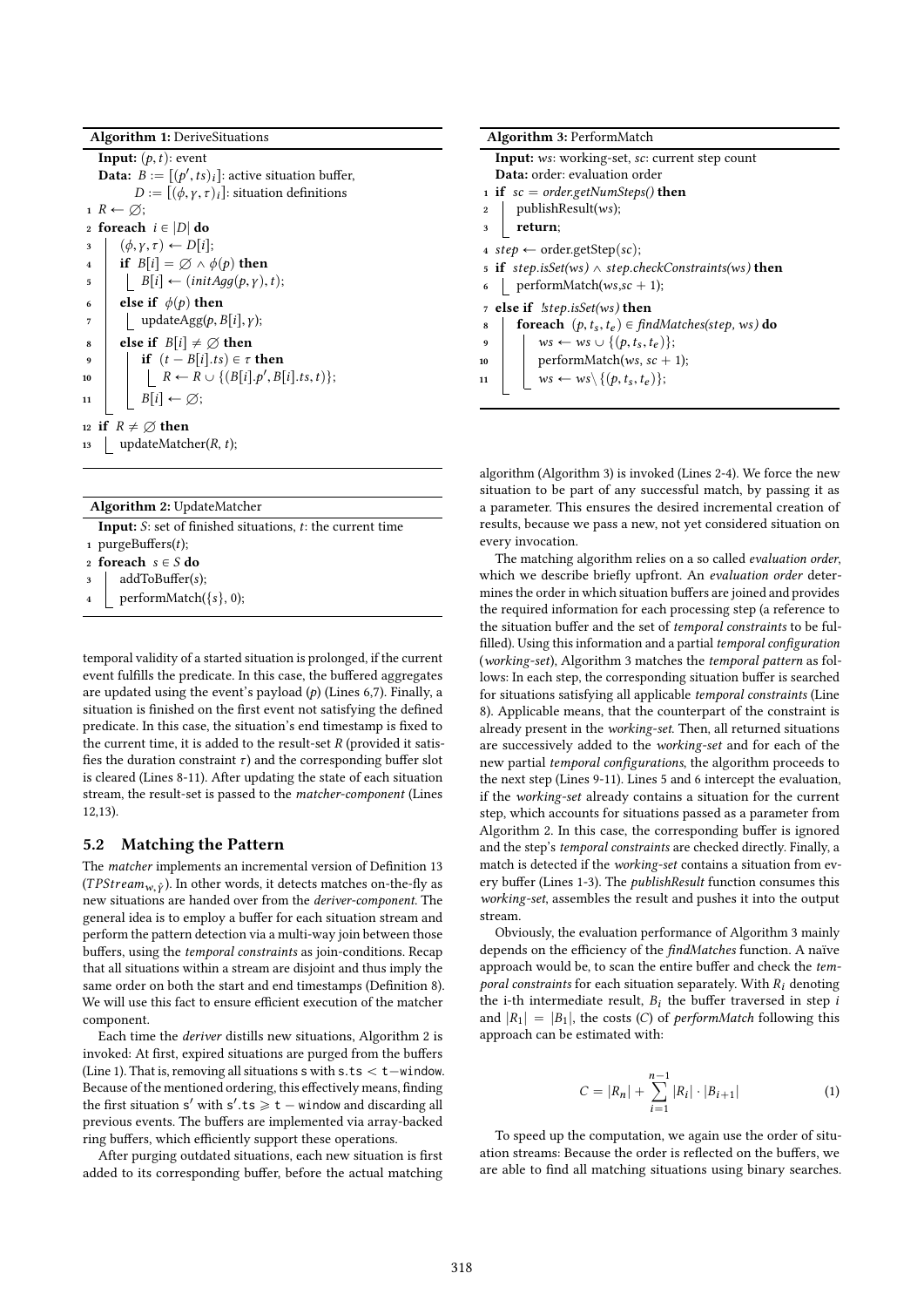

Figure 3: Temporal Matching via Range Queries

We first discuss how this is done for a single temporal relation before extending it to (multiple) temporal constraints. Recall that a temporal relation explicitly defines a relationship between all four endpoints of two situations. For instance, this is A.ts  $<$  B.ts  $<$  A.te  $<$  B.te for A overlaps B. Now, given an instance of situation A, we can obtain matching instances of B by (i) issuing two range-queries on the buffer of B, using the timestamps of A as boundaries and (ii) intersecting the results of those queries. For the example relation, these queries are:

(1) A.ts  $<$  ts  $<$  A.te for the start-timestamp and

(2) A.te  $<$  te  $<$   $\infty$  for the end timestamp.

It is easy to see, that each situation falling into both ranges fulfills the given temporal relation. Figure 3 illustrates this using 3 situations: Situation  $A_1$  in combination with the temporal relation is used to build the two search ranges. After intersecting the results ( ${B_1}$  for the start range and  ${B_1, B_2}$  for the end range), we receive our final result  $B_1$ . Note that for temporal relations allowing more than one result (e.g., A before B), this strategy additionally eliminates the need for checking each combination individually.

Typically, a temporal constraint contains more than one temporal relation, stating each of them as a valid relationship between two situations. This can be easily integrated by executing the search separately for each of the defined relations and subsequently building the union of the obtained results. The conjunction of multiple temporal constraints can be implemented as an intersection of the results from the respective individual queries. Because the buffers are backed by a contiguous array, we can represent the search results as index-ranges and thus efficiently compute the required unifications and intersections. This approach reduces the estimated costs of performMatch to:

$$
C = \sum_{i=2}^{n} \left( |R_{i-1}| \cdot |R_i| + C_{findMatches}(|B_i|) \right) \tag{2}
$$

with  $C_{findMatches}(|B_i|)$  being bounded by  $|\mathcal{P}| \cdot 13 \cdot 4 \cdot \log_2(|B_i|)$ .<br>e constant factors 13 and 4 arise from the possible *temporal* The constant factors 13 and 4 arise from the possible temporal relations per constraint and the binary searches to execute for each of them, respectively.

#### 5.3 Low-Latency Matching

In this section, we will determine the earliest points in time  $(t_d)$ <br>to detect a temporal relation  $(t_1(R))$  temporal constraint  $(t_1(C))$ to detect a temporal relation  $(t_d(R))$ , temporal constraint  $(t_d(C))$ <br>and temporal pattern  $(t_d(P))$ . Then, we adjust our algorithms and *temporal pattern*  $(t_d(\mathcal{P}))$ . Then, we adjust our algorithms from the previous section to deliver matches as early as possible from the previous section to deliver matches as early as possible.

5.3.1 Analysis. Two situations A,B can only be related once we know they exist, making max(A.ts, B.ts)  $\leq t_d(R)$  a trivial lower bound for all relations For exact t  $\iota(R)$  consider a relation's lower bound for all relations. For exact  $t_d(R)$  consider a relation's<br>definition  $\delta_P$  depicted in Table 2. Let  $t_1 \leq t_2 \leq t_3 \leq t_4$ , be definition  $\delta_R$  depicted in Table 2. Let  $t_1 \leq t_2 \leq t_3 \leq t_4$  be the timestamps in the order they appear in  $\delta_R$ . It is easy to see

| Relation (R)<br>Definition $(\delta_{R})$ |                                 | $t_d(R)$            | Prefix-Group (G) $ t_d(G) $ |              |
|-------------------------------------------|---------------------------------|---------------------|-----------------------------|--------------|
| A before B                                | A.ts < A(te < B.ts < B(te       | <b>B.ts</b>         | A.ts < A.test ≤ B.ts        | <b>B</b> .ts |
| A meets B                                 | $A.ts < A(te = B.ts < B(te$     | <b>B.ts</b>         |                             |              |
| A starts B                                | $A.ts = B.ts < A.test < B.test$ | A.te                |                             |              |
| A equal B                                 | $A.ts = B.ts < A.te = B.te$     | $Aite = Bite$       | $A.ts = B.ts$               | B.ts         |
| A started-by B                            | $A.ts = B.ts < B.test < A.test$ | B.te                |                             |              |
| A overlaps B                              | A.ts < B.ts < A.test < B.te     | A.te                |                             |              |
| A finishes B                              | $A.ts < B.ts < A.te = B.te$     | $A_{i}te = B_{i}te$ | A.ts < B.ts                 | <b>B.ts</b>  |
| A contains B                              | A.ts < B.ts < B(te < A(te       | B.te                |                             |              |

Table 2: Low-Latency Analysis

that the ordering of  $t_4$  can implicitly be derived at  $t_3$ , because  $t_3 \leq t_4$  and there are no timestamps beyond that. Furthermore, at  $t_1$  and  $t_2$  there are other relations sharing the same definitions up to that point, i.e., it is not possible to distinguish them from each other. To show this, we have grouped relations starting with <sup>A</sup>.ts as prefix groups in Table 2 (B.ts groups are analogous). For those reasons we can conclude  $t_d(R) = t_3$ .<br>A temporal constraint  $C - (R_1 - R_2)$ .

A temporal constraint  $C = (R_1, \ldots, R_n)$  for A,B matches if at least one relation matches. Therefore, the earliest detection time is  $t_d(C) = \{t_d(R_1), \ldots, t_d(R_n)\}\$ . Note that  $t_d(C)$  is a set and the actual detection time of two situations depends on the fulfilled actual detection time of two situations depends on the fulfilled relation. Further, if  $C$  contains all relations of a prefix group (cf. Table 2), the detection time of these relations is shifted to the trivial lower bound  $(t_d(G))$ .<br>Finally for a pattern  $\mathcal{P}$ 

Finally, for a pattern  $P = (C_1, ..., C_m)$ , each constraint must be matched. However, a single temporal configuration matching  $P$  fulfills exactly one temporal relation  $(\overline{R})$  from each constraint, making  $t_d(P) = max(t_d(\overline{R} \in C_1), \dots, t_d(\overline{R} \in C_m))$ . In general  $t_t(P)$  is among the constraint detection points:  $t_t(P) \subset$ eral,  $t_d(P)$  is among the constraint detection points:  $t_d(P) \subseteq$  $\big|_{i=1...m} t_d(C_i).$ 

5.3.2 Implementation. For the ease of presentation, we ignore the optional duration constraints on situations as well as *prefix* groups during the development and discuss the required changes at the end of this section. We gained two implementation-relevant insights from the low-latency analysis. First, new matches can only be detected if a new situation starts or a situation ends. Second, only a subset of the defined situations can possibly produce a match at  $t_d(\mathcal{P})$ . Thus, the matching process can be delayed until<br>a situation with at least one endpoint in  $t_d(\mathcal{P})$  occurs without a situation with at least one endpoint in  $t_d(P)$  occurs without affecting the latency. We call those situations *trigger situations* affecting the latency. We call those situations trigger situations since only they should trigger a performMatch call. These insights affect our algorithms in the following ways. Situations must be available for matching from their start on, which can easily be achieved by adjusting the deriver. Additionally, we need to determine for each situation stream if the derived situations are trigger situations. For trigger situations we need to identify the point in time to execute performMatch (at its start, end or both).

However, the following cases must be considered during the matching process. If a situation requires matching on both endpoints, care must be taken not to produce duplicate results. Further, started situations must not be visible to the matcher in all cases: If two situations are related via finishes or equals, they could be mistakenly matched, because their temporary end timestamps (i.e., the current time) are equal. On the other hand, if two situations are not explicitly related via a temporal constraint they may participate in a successful match, even if both end timestamps are unknown. To illustrate this, consider the following pattern on four situations (A, B, C, D): A before B AND A before C AND A before D AND (D during C OR C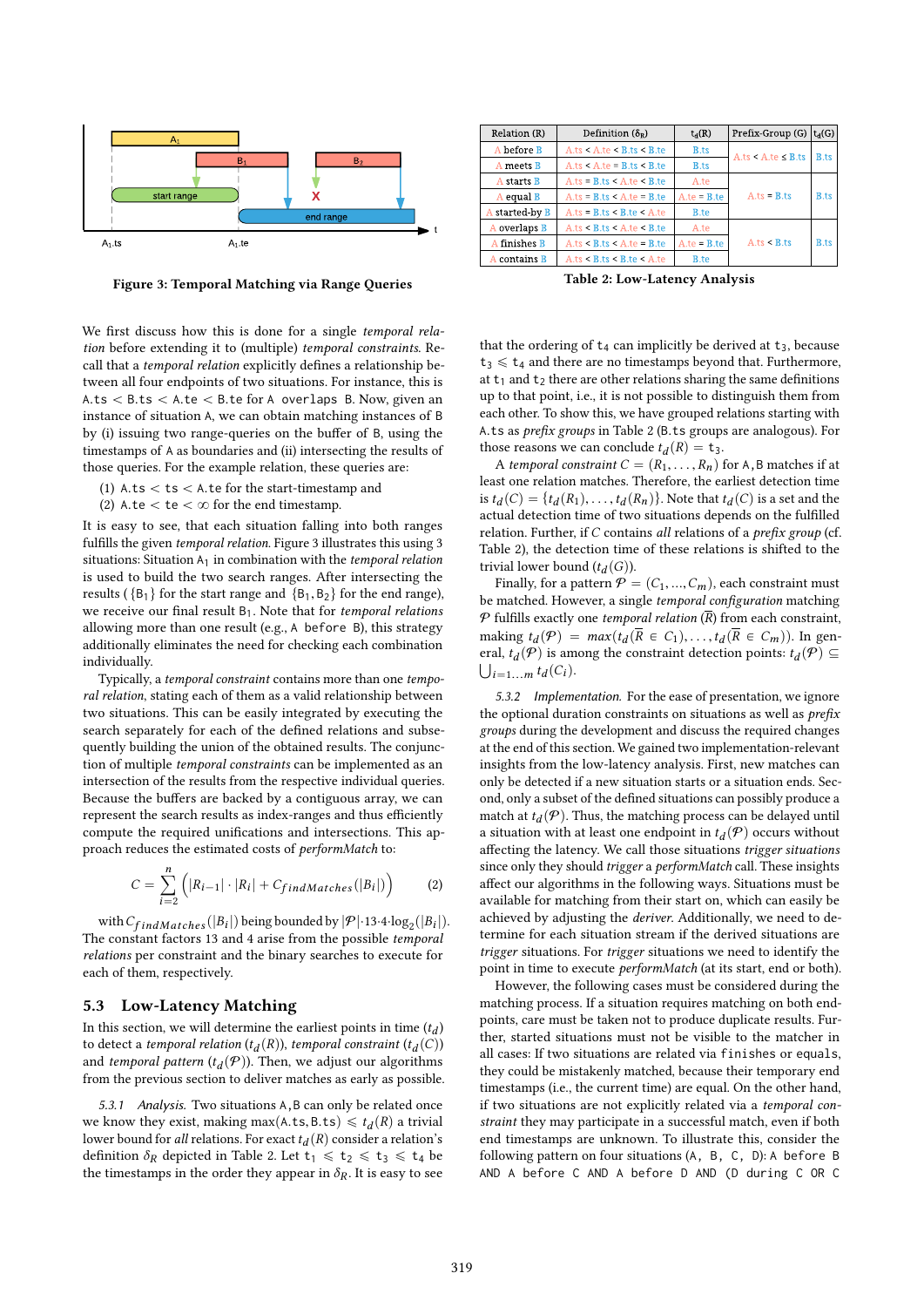

Figure 4: Earliest detection time  $(t_d)$  of different *temporal*<br>configurations for the same pattern configurations for the same pattern

finishes D OR C meets D). It defines situation A as starting point of every match. B is not explicitly related to C and D and required to happen after A. Consequently, B is a trigger situation and B.ts is in  $t_d(P)$ . For D both D.ts (via meets) and D.te (via during finishes) are in  $t_a(P)$ . Figure 4 shows four represent during, finishes) are in  $t_d(\mathcal{P})$ . Figure 4 shows four representative temporal configurations for this pattern, highlighting the tative temporal configurations for this pattern, highlighting the earliest point of detection  $(t_d)$ . Configuration 1 showcases B as<br>a trigger situation with  $t_t = B$  ts. For the second configuraa trigger situation with  $t_d = B$ .ts. For the second configuration, D is the *trigger* with  $t_d = D$ .ts. This case also shows that two started relations may participate in a match if their end is unknown (B,D). The remaining configurations highlight D as a *trigger*, but with  $t_d = 0$ .te.

Instead of handling these cases explicitly, our low latency algorithm avoids them by ensuring a unique combination of situations in the working-set, before passing it to the matching algorithm. In particular, this means started situations are managed in a separate buffer, inaccessible for the matching algorithm, and all valid combinations among them (i.e., all combinations of started situations, not explicitly related to the current one) are built upfront inside the working-set. Furthermore, to avoid duplicate results, the following fact is exploited: temporal relations enforcing matching on a situation's start require its counterpart to be finished in the past. On the other hand, temporal relations triggering matching on a situation's end require its counterpart to be either started (and not yet finished) or finished at the same time (cf. Table 2). Consequently, manually adding the started counterpart to the working-set, before executing the matching algorithm on a situation's end ensures uniqueness of the produced results.

The details are presented in Algorithm 4. After purging outdated situations from the buffers (Line 1), each started situation (s) is added to the additional buffer and if  $s.ts \in t_d(P)$ , the algo-<br>rithm performs a regular match with s being the only constant rithm performs a regular match with s being the only constant in the working-set (Lines 2-5). Furthermore, if there are started and unrelated situations, we perform matches with s and each combination of them (Lines 6-8). This accounts for configurations as seen in Figure 4.2. All finished situations are migrated from the separate to the regular buffer (Lines 9-11) and if  $s.te \in t_d(P)$ ,<br>the matching process is triggered. This time with combinations the matching process is triggered. This time with combinations of s and all started and related situations (Lines 15-16), further combined with all started and unrelated situations (Lines 17-18), which fuses the avoidance of duplicate results and false positives. An example for this case is shown in Figure 4.3. Note that, the actual constraint-checking among the created combinations is performed by the call to performMatch (Algorithm 3), since it is aware of pre-set situations in the working-set. As we will show

|                     | <b>Algorithm 4:</b> Low-Latency MatcherUpdate                                   |
|---------------------|---------------------------------------------------------------------------------|
|                     | <b>Input:</b> $S_f$ , $S_s$ : sets of finished/started, <i>t</i> : current time |
|                     | 1 purgeBuffers $(t)$ ;                                                          |
|                     | 2 foreach $s \in S_s$ do                                                        |
| 3                   | $\text{startedBuffer.add}(s);$                                                  |
| $\overline{\bf{4}}$ | if matchOnStart(s) then                                                         |
| 5                   | performMatch( $\{s\}$ , 0);                                                     |
| 6                   | $U \leftarrow$ getUnrelatedStarted(s);                                          |
| 7                   | foreach $u \in powerset(U) \setminus \emptyset$ do                              |
| 8                   | performMatch( $u \cup \{s\}$ , 0);                                              |
|                     |                                                                                 |
| 9                   | <b>foreach</b> $s \in S_f$ do                                                   |
| 10                  | startedBuffer.remove(s);                                                        |
| 11                  | addToBuffer(s);                                                                 |
| 12                  | if matchOnEnd(s) then                                                           |
| 13                  | $R \leftarrow$ getRelatedStarted(s);                                            |
| 14                  | $U \leftarrow$ getUnrelatedStarted(s);                                          |
| 15                  | <b>foreach</b> $r \in powerset(R) \setminus \emptyset$ do                       |
| 16                  | performMatch( $r \cup \{s\}, 0$ );                                              |
| 17                  | foreach $u \in powerset(U) \setminus \emptyset$ do                              |
| 18                  | performMatch( $r \cup u \cup \{s\}, 0$ );                                       |
|                     |                                                                                 |
|                     |                                                                                 |

in section 6, the extensive building of combinations has only minimal impact on the runtime-performance, because it shifts load from joining to the update algorithm and does not introduce additional computation steps.

Duration constraints on situations are incorporated into low latency-matching with only a few modifications: First, if a maximum duration constraint is defined (regardless of a possibly specified minimum duration), the corresponding situation must not be included in the matching process until its end is known – and the constraint is fulfilled. Hence, these situations are excluded from the set of started situations  $(S_s)$  and if their start timestamp is in  $t_d(P)$ , matching is deferred to their end timestamp. Second, if a minimum but no maximum duration is defined, the inclusion if a minimum but no maximum duration is defined, the inclusion into the set of started situations is deferred until the constraint is satisfied. This possibly implies the inclusion of its deferred start timestamp ( $\overline{ts}$ ) into  $t_d(P)$ . As an example, consider the pattern  $\Lambda$ , during, B and the following order of timestamps pattern A during B and the following order of timestamps: B.ts  $\lt$  A.ts  $\lt$  A.te  $\lt$  B.ts  $\lt$  B.te. This match can not be detected at <sup>A</sup>.te, because <sup>B</sup>'s duration does not exceed the lower bound at this point. Hence  $B.\overline{ts}$  requires a matcher invocation.

To handle prefix groups the restriction that two started and explicitly related situations must not be matched is relaxed. That is, matching is performed if the corresponding temporal constraint contains one or more prefix groups. However, for still being able to omit false positives, the matcher must distinguish between prefix group and regular detection. Technically this means splitting the temporal constraint into two disjoint sets (one containing all temporal relations forming a prefix group and another one holding the remaining relations) and use the first set, when matching on a situation's start and the second one on its end.

# 5.4 Computing the Evaluation Order

The matcher component maps the problem of temporal pattern matching to a multi-way join between situation buffers. Like multi-join processing in traditional relational database systems,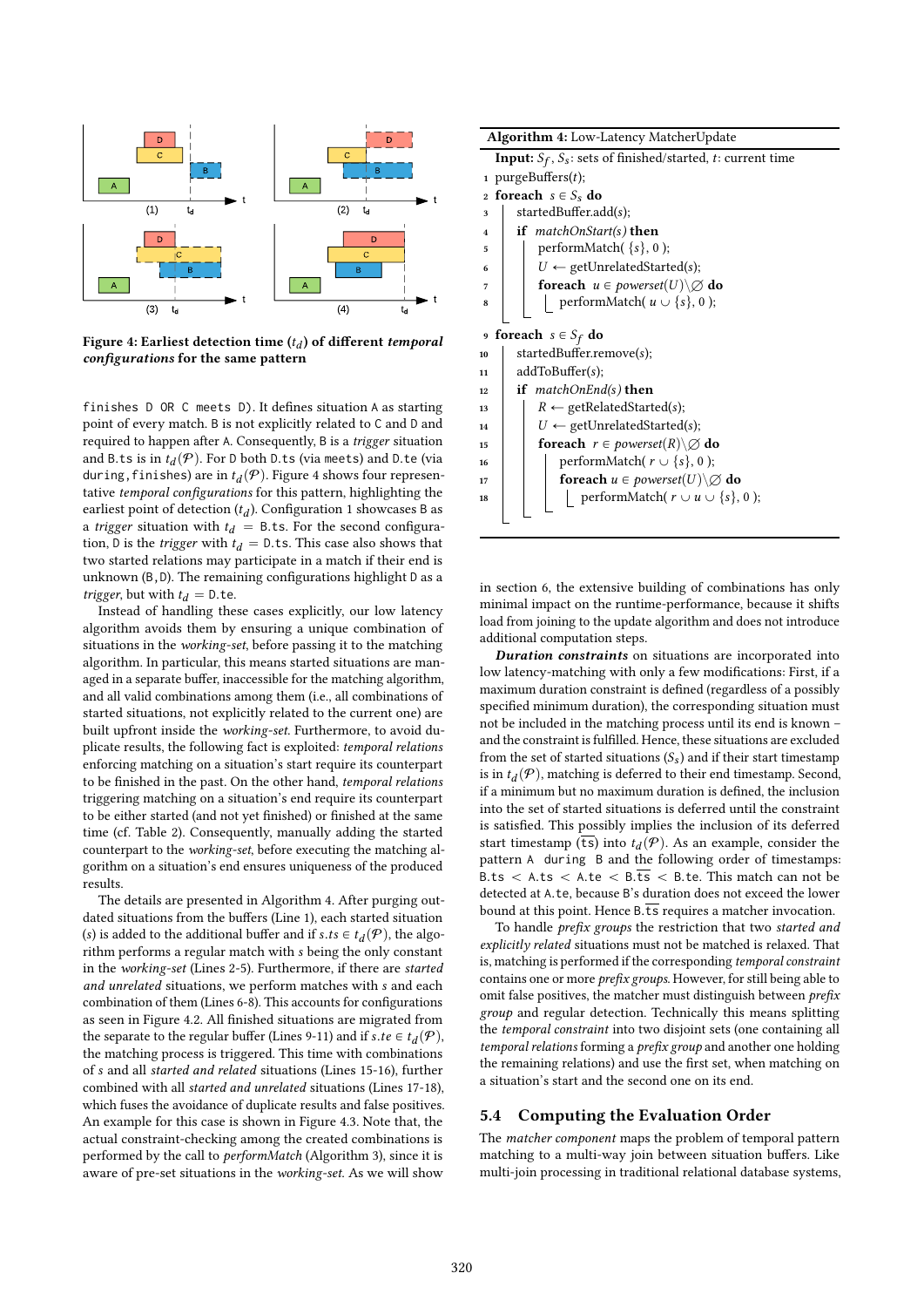| <b>Relation</b> |       |      |      | before during overlaps starts, finishes, meets equal |        |
|-----------------|-------|------|------|------------------------------------------------------|--------|
| Selectivity     | 0.445 | 0.03 | 0.01 | 0.0049                                               | 0.0006 |
|                 |       |      |      |                                                      |        |

Table 3: Initial estimates for the selectivity of temporal relations. Mirror relations are equivalent.

the performance of joining heavily depends on the order in which the join operations are executed. In this section, we discuss how the matcher's evaluation order is computed and present the costmodel used during this process.

Analogous to classical join processing we implemented an optimizer that enumerates possible execution plans, computes the expected computational costs for each of them and suggests the most efficient plan for execution. We do not provide multiple implementations of the join operator, so that enumerating possible plans reduces to the enumeration of possible evaluation orders. To further reduce the number of plans to consider, we exclude orderings joining a situation buffer without an applicable temporal constraint. In other words: Plans involving the calculation of a cross product are omitted.

According to Equation 2, estimating the costs for a given plan boils down to estimating the size of intermediate results:

 $\overline{\phantom{a}}$ 

$$
R_i| := \begin{cases} |B_1| & \text{if } i = 1\\ |R_{i-1}| \cdot |B_i| \cdot s_i & \text{otherwise} \end{cases}
$$
(3)

 $s_i$  denotes the selectivity of the applicable *temporal constraints*<br>step  $i(C_i)$  which can be composed from the selectivities of in step *i*  $(C_i)$ , which can be composed from the selectivities of the contained *temporal relations* as follows: the contained temporal relations as follows:

$$
s_i := \prod_{C \in C_i} \left( \sum_{R \in C} s_R \right) \tag{4}
$$

 $C \in C_i$  \R $\in C$ <br>When a query is initially deployed into the system, the situation buffers are empty and we have no estimation on the selectivity of the temporal constraints. Hence, we initially assume the selectivities depicted in Table 3. These values are backed by the following back-of-the-envelope calculation: The combined selectivity of all possible relations should be 100%. Assuming equal sized buffers and an equal temporal distribution of the situations, the selectivity of a before relation will be around 50%. For during, the number of results is limited by the maximum of both buffer sizes, because a situation A can happen during at most one other situation (B), but B may contain multiple A situations. All other temporal relations define a 1:1 relationship, which limits the worst case to the minimum of both buffer sizes. As seen in Table 3, we additionally separate the last case by the number of stated equalities. Note that even though this is an initial estimate, the resulting plans prove to work well in most cases (cf. section 6.4.2).

5.4.1 Adaptivity. Once a query is deployed in a CEP-system, it is typically active for a long time. Hence, more important than the quality of an initial execution plan is the ability to tune this plan and adapt it to changing workloads. To do so, we keep track of the buffer sizes and selectivities imposed by temporal constraints during execution. The buffer-sizes are available at any point in time and at no cost, since they are tracked by the underlying data structure. However, to smooth out (potential) spikes, we monitor the buffer size using an exponential moving average, which is adjusted after each call to the matcher's update method as follows:

$$
EMA_i = \alpha * |B_i| + (1 - \alpha) * EMA_{i-1}
$$

 $EMA_i$  holds after the *i*-th update.  $|B_i|$  denotes the size of the considered buffer at update *i* and the smoothing factor  $\alpha \in (0, 1)$ considered buffer at update *i* and the *smoothing factor*  $\alpha \in (0, 1)$ determines how much weight is given to previous values. For example, a value close to 1 assigns almost no weight to older values, while a value close to 0 decreases the influence of new values. The selectivities of the temporal constraints are also managed with EMAs using one EMA-value per constraint.

To check if a re-computation of the evaluation order is required, the active plan stores a snapshot of the statistics it is based on. After each update, we compare them to the current values and if any of them differs by more than the defined threshold  $(t)$ , we trigger a re-computation.

Finally, if a migration is required, we are able to migrate to the new plan between any two invocations of the matcher component. Because the matcher does not store any intermediate results, but solely relies on the situation buffers this switch comes without any additional migration costs. As we will show in section 6.4.2, the total costs for adaptivity are negligible.

#### 6 EXPERIMENTAL EVALUATION

In this section we present the results from our experimental evaluation of TPStream<sup>2</sup>. First, we study TPStream's evaluation performance in comparison to ISEQ and point based CEP systems. Then, we analyze the latency improvement of our approach in comparison to ISEQ. Finally, we prove the validity of our optimization techniques.

## 6.1 Setup

All experiments were conducted on a workstation equipped with an Intel i7-2600 3.4 GHz processor and 8GB of memory, running a Debian Linux (kernel version 4.11.11-1). The results presented for each experiment are averaged values from a total of 10 runs, whereby every run was preceded by a warm-up phase of evaluating at least 100,000 events before the measurement was started.

The main goal of this section is to compare TPStream's processing performance and our low latency approach to the state-of-the art solution for temporal pattern matching (ISEQ). There is no publicly available implementation of ISEQ, so we implemented it based on the available description in [20]. As required by the design of ISEQ, the input consists of interval streams ordered by endpoint. These streams are again generated with our *deriver* component.

In order to provide a comparison with point based systems, we also included CEP-solutions from the open-source community (Esper<sup>3</sup> 6.0.1) and academia (SASE+ $4$ ), when applicable. While Esper is a production ready CEP system, highly optimized for efficient query execution, SASE+ is one of the most popular CEP languages in the research community and served as foundation for the ISEQ operator. The rich query language of Esper allowed us to express both straw man's approaches as sketched in the introduction. We refer to the first approach (2 phase pattern matching) with Esper-1 and the low latency approach is denoted as Esper-2. Because the SASE+ implementation does not feature chaining of queries, we only implemented the low-latency approach. TPStream and all its competitors are implemented in the JAVA programming language, whereby TPStream and ISEQ are based on JEPC [19] – an event processing middleware. We used

 $^{2}$ Datasets and source code available at http://uni-marburg.de/oaCPk <sup>3</sup>http://www.espertech.com

<sup>4</sup>https://github.com/haopeng/sase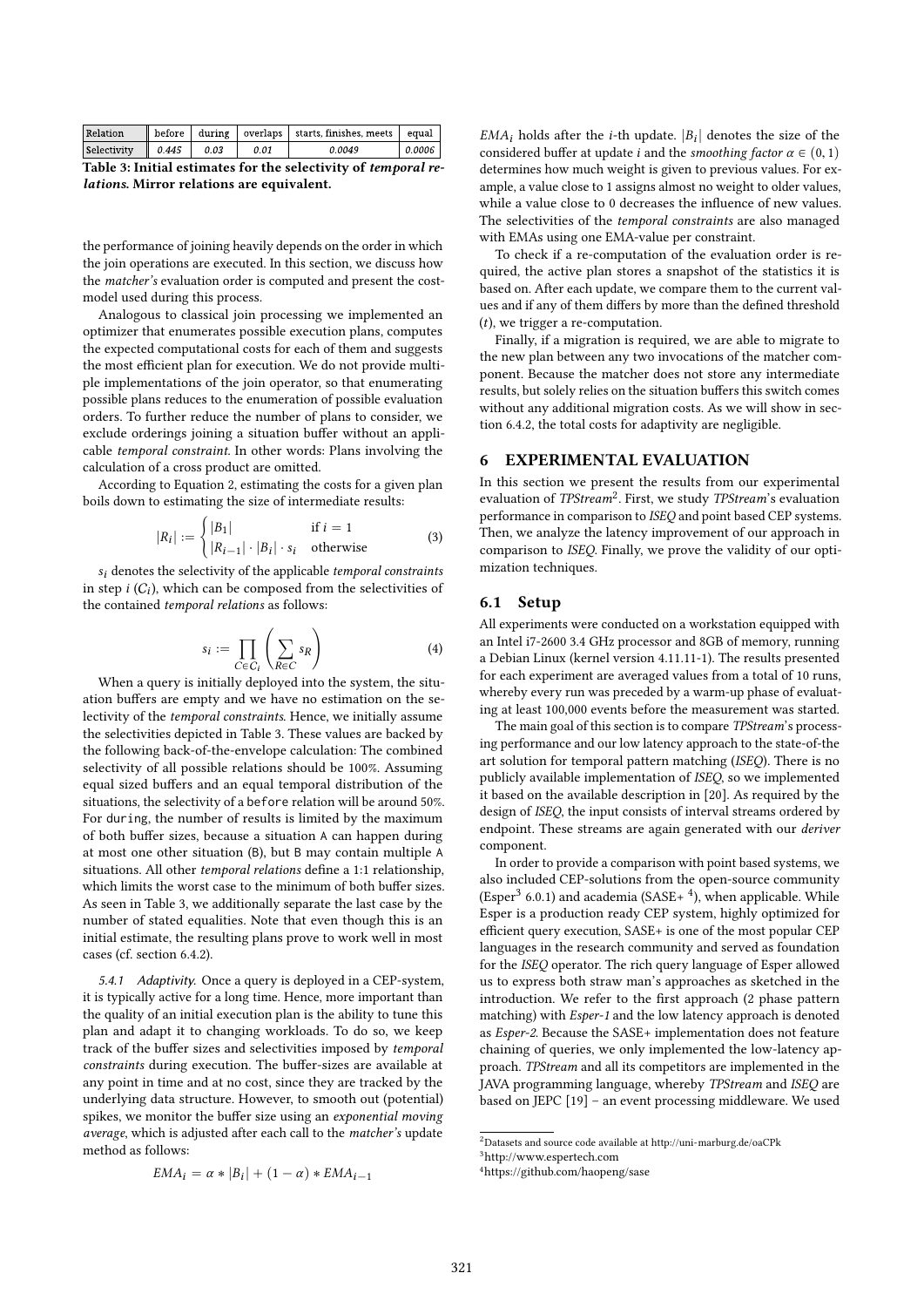

Figure 5: Processing time for aggressive driver detection as a function of the input size: (a) simplified pattern, (b) full pattern and processing time for disconnected pattern detection as a function of the window size (c)



Figure 6: Processing time for various query patterns

Oracle JDK 1.8.0.144 compile the systems and ran all experiments on that JVM with 6GB of heap space.

During the evaluation two data sources were used. The first source comprises trip data generated with the Linear Road Benchmark [4]. Besides other attributes, each event consists of a unique car id, its location, the current speed and acceleration. We generated data simulating 5 hours of traffic on a single expressway with 1000 active cars per hour. Each active car reports its state every second, leading to 887 million events (36 GB of data). The second source is a random event generator, tuned to pose high load on the system. It generates event streams with a configurable number of boolean attributes, each representing a single situation stream. The generated situations last between 10 and 100 seconds, while the gaps between two consecutive situations span 10 to 50 seconds (both uniformly distributed). Events are generated with a frequency of 1Hz, so that for a situation lasting n seconds, the corresponding attribute's value is true for exactly n consecutive events.

Independent of the data-source, we used a single thread for both, reading/generating the data and evaluating the query. For each experiment, we measured the reading/generation time upfront and removed it from the presented results. The most important parameters throughout all experiments are as follows:

Event Rate The rate (events/s) with which events are pushed into the systems.

Window Size The size of the time window (s) during which a pattern must occur completely.

Event Count The total number of events to process.

## 6.2 Processing Time

This set of experiments compares the processing performance of TPStream with its competitors using various queries and parameter settings. The events were pushed into the system at the maximum possible rate and we used the processing time as main measure.

6.2.1 Aggressive Drivers. We injected different fractions (1M to 100M events) of the Linear Road dataset into the system and executed the example query of Listing 1 (without duration constraints). The thresholds for speeding, acceleration and deceleration were the 99th, 90th and 90th percentiles for the speed and positive/negative acceleration values of a 50M event sample. Besides chaining of queries, the SASE+ implementation also lacks support for disjunctions. Nevertheless, to include SASE+ in this experiment, we also evaluated a simplified query version which restricts the used temporal relations to meets and overlaps.

The results of this experiment are shown in Figure 5 (a – simplified pattern, b – full pattern). The x-axis shows the number of processed events, the processing time is shown on the y-axis.TPStream and ISEQ are head to head and their processing times increase linearly with the number of processed events. Further, they are insensitive to alternatives, resulting in almost identical processing times for both query variants. TPStream was not able to outperform ISEQ in this experiment, because in the given pattern all situations overlap which in turn allows to break the buffer scan early. Esper benefits from the simplified version of the pattern, but its evaluation performance is inferior to TP-Stream and ISEQ (up to 30x for the full query and 15x for the simplified version). When evaluating the full query, Esper hit the memory limit of 6GB and the system crashed if more than 30M (Esper-1) and 40M (Esper-2) events were processed. For the simplified version, the processing time of Esper-1 increases drastically when processing more than 50M events – Esper-2 runs out of memory and crashes. SASE+ managed the evaluation, but was clearly outperformed by TPStream and ISEQ.

6.2.2 Disconnected Pattern. The second experiment compares processing time and memory consumption of the systems using a pattern with high selectivity: A before B overlaps C. The difference to the first experiment is, that each A situation may be related to many B overlaps C sub-matches instead of contributing to at most one match. Hence, we expected the number of results and consequently the processing time/memory consumption to depend on the size of the configured time window. We injected 300M synthetic events into the systems and executed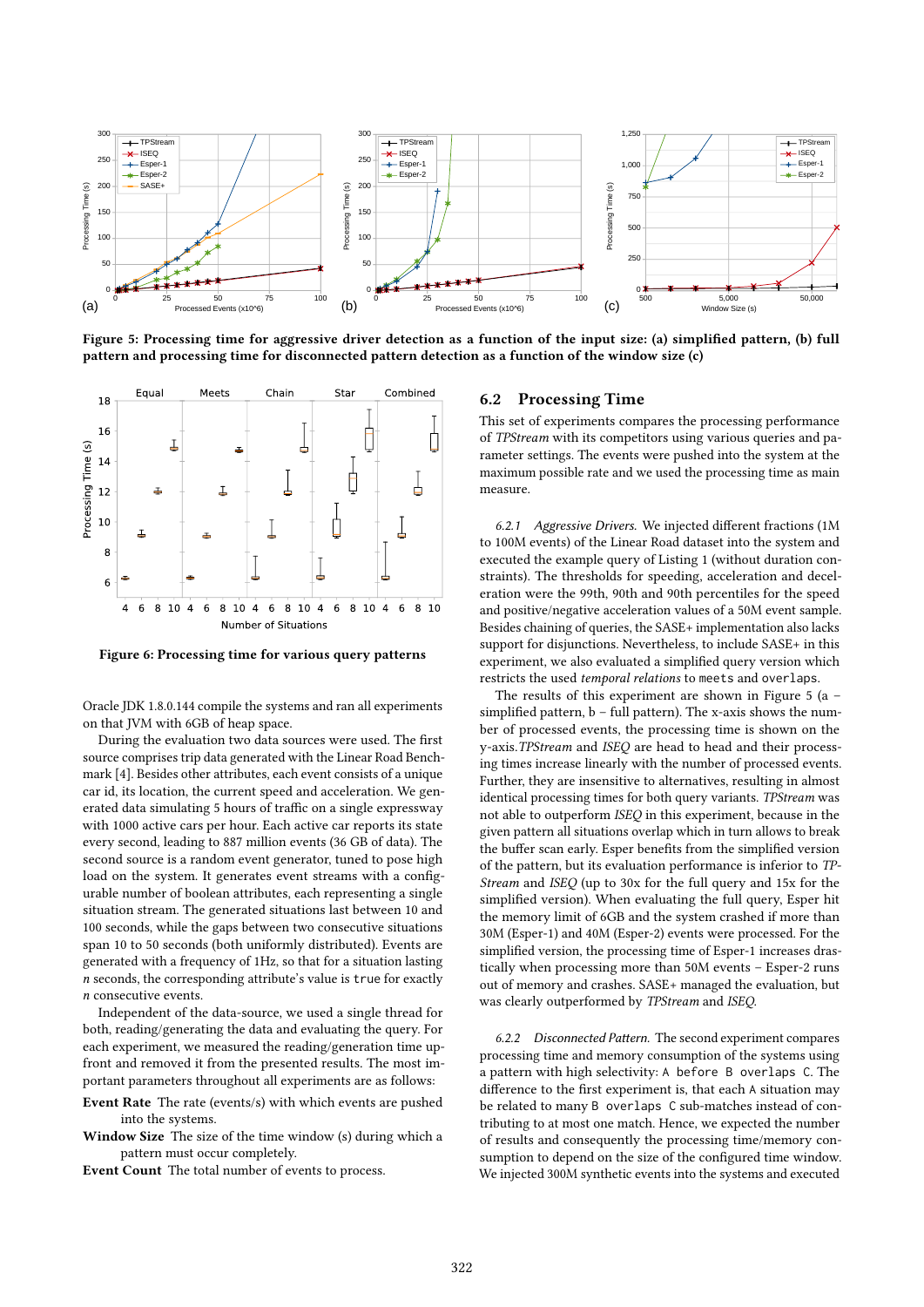

Figure 7: (a) application time latency gain per *temporal relationand* comparison of result latency (b) under maximum possible throughput as a function of the window size, (c) under varying event rates with a fixed size window

the query with window sizes varying from 500s (8:20 minutes) to 100,000s (slightly more than one day).

Figure 5 (c) shows the processing time of all systems as a function of the window size (note the log-scale). In this experiment, TPStream is able to outperform ISEQ by a factor of 14 using a window of 100,000s. This is because ISEQ does not make use of the order on the situations' start timestamp and requires additional computational steps during result construction and buffer pruning. SASE+ did not finish this experiment in a reasonable time for none of the window sizes and Esper barely managed window sizes up to 20,000s. To measure the average memory consumption, we monitored the used heap space with a frequency of 20Hz during each run and averaged these values. Both, TPStream and ISEQ require only very little additional memory for increased window sizes: TPStream 911 - 1018 MB, ISEQ 903 - 1027 MB. Esper stays stable at 1 GB up to a window size of 10,000s but afterwards suffers from buffering single events rather than a compact representation like situations. For the last evaluable query (20,000s window) Esper already consumed 1,7 GB of memory.

6.2.3 Query Patterns. To give a comprehensive overview of TPStream's processing performance, we evaluated 5 different query patterns and varied the number of situation streams from 4 to 10. Queries 1-3 (Equal, Meets, Chain) are of the form  $S_1 \oplus_1 I$  $S_2 \oplus_2 \ldots \oplus_{n-1} S_n$ , with  $\oplus_i =$  equals,  $\oplus_i =$  meets and  $\oplus_i$ a randomly drawn temporal relation, respectively. In query 4 (Star),  $S_1$  is connected with every other situation, via a random temporal relation (i.e.  $S_1 \oplus_1 S_2$ ,  $S_1 \oplus_2 S_3$ , ...,  $S_1 \oplus_{n-1} S_n$ ). Query 5 (Combined) combines the two generic patterns by connecting the first  $n/2$  situations via the **Chain** pattern and the remaining situations according to the Star pattern. Each query-type was executed 100 times, using 50M synthetic events and a window size of  $2,000s$ .

The box plots in Figure 6 provide the median as well as the 25th and 75th percentiles of the processing time. For all query types, the median processing time increases linearly with the number of situations. The generic Chain pattern incurs higher maximum values than Equal and Meets, because the possible temporal relations include before, which is highly selective. This forces the matcher to build many partial results – especially if three or more consecutive situations are in a before relationship. Star queries are more sensitive to the concrete pattern instance, because in the worst case every situation triggers the matching process. This effect can also be observed for the Combined pattern, but to a smaller degree, because only half of the situations are connected via a Star pattern.

#### 6.3 Low Latency

This set of experiments compares the result latency of our approach with the state-of-the art solution for temporal pattern matching, ISEQ.

6.3.1 Application Time. At first, we measure the latency improvement of TPStream compared to ISEQ in terms of application time. That is, we compare the timestamps of the events that produced a result in both approaches and calculate their difference. We evaluated each temporal relation independently using two synthetic situation streams (A,B). We varied the average duration ratio from 2:1 to 1:2, keeping A's average duration fixed at 55 seconds. Note that the window size has no impact here (as long as it is not too small to hold a match), so it was set to 1,000s.

Figure 7 (a) shows the average latency improvements per temporal relation. For sequential relations (before, meets), the gain in latency is equal to the average duration of B situations, because matches are detected at <sup>B</sup>.ts. For the remaining relations, the detection time is <sup>A</sup>.te and the average improvement depends on the concrete temporal relation. In the worst case (during) this is <sup>B</sup>.duration{2. Note that, equals and finishes were not included, because no latency improvements can be achieved.

6.3.2 Wall Clock Latency. We conducted two experiments, showing that TPStream's processing techniques significantly reduce the result latency in terms of wall clock time which is a critical aspect in a streaming scenario. Therefore, we repeat the experiment from section 6.2.2 twice: first, we measure the time passed between the arrival of the first event that could produce a result and the receipt of that result. We varied the window size and pushed events with the maximum possible rate. For the second experiment we fixed the window size at 100,000s and varied the event rate from 1M to 1 events/s. This time, we split the measured latency in (i) processing latency: the time passed between arrival of the event that triggered the result and the actual receipt of that result and (ii) event latency: the time passed between arrival of the first event that could trigger the result and the arrival of the event that *actually* triggered that result.

The results are shown in Figure 7 (b,c). Both figures show the average latency per result (y-axis, note the log-scale for c). While (b) shows, that TPStream's evaluation techniques provide latency savings through reduced processing time, (c) highlights the savings achieved with our low-latency matcher. Especially when the rate is in sync with application time (1 event/s), the event latency of ISEQ dominates the processing latency and almost reaches the application time savings (~35s, cf. Figure 7 a, 1:1, overlaps), while TPStream introduces no event latency at all.